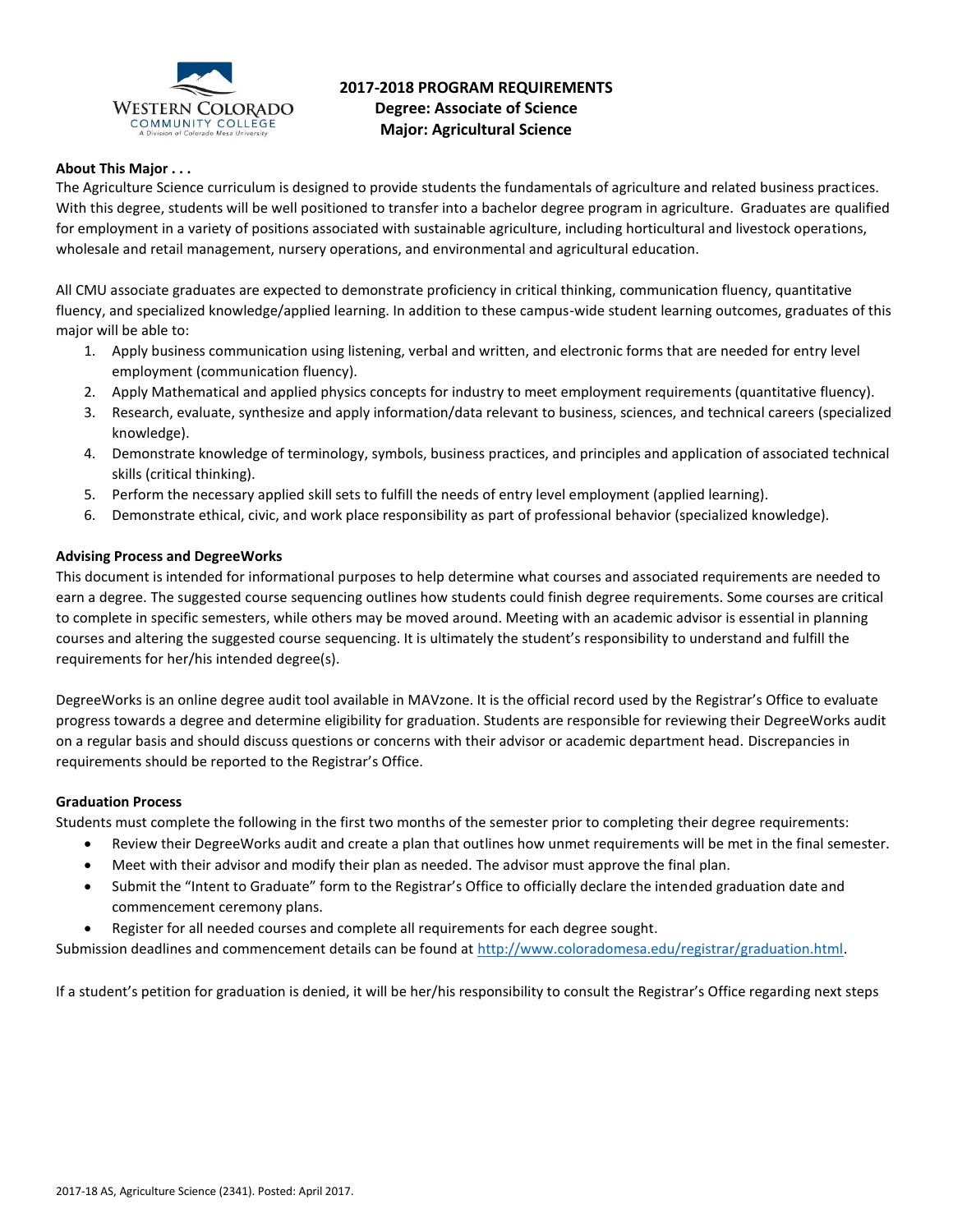### **INSTITUTIONAL DEGREE REQUIREMENTS**

The following institutional degree requirements apply to all CMU/WCCC Associate of Science (AS) degrees. Specific programs may have different requirements that must be met in addition to institutional requirements.

- 60 semester hours total.
- Students must complete a minimum of 15 of the final 30 semester hours of credit at CMU/WCCC.
- 2.00 cumulative GPA or higher in all CMU/WCCC coursework.
- A grade of "C" or higher must be earned in all Essential Learning courses in order to be accepted for transfer under the Colorado Core Transfer Consortium General Education curriculum or gtPathways, Colorado's guaranteed transfer program.
- A course may only be used to fulfill one requirement for each degree/certificate.
- No more than six semester hours of independent study courses can be used toward the degree.
- Non-traditional credit, such as advanced placement, credit by examination, credit for prior learning, cooperative education and internships, cannot exceed 15 semester credit hours for an associate of science degree; A maximum of 6 of the 15 credits may be for cooperative education, internships, and practica.
- Pre-collegiate courses (usually numbered below 100) cannot be used for graduation.
- Capstone exit assessment/projects (e.g., Major Field Achievement Test) requirements are identified under Program-Specific Degree Requirements.
- The Catalog Year determines which program sheet and degree requirements a student must fulfill in order to graduate. Visit with your advisor or academic department to determine which catalog year and program requirements you should follow.
- See "Requirements for Undergraduate Degrees and Certificates" in the catalog for a complete list of graduation requirements.

## **PROGRAM-SPECIFIC DEGREE REQUIREMENTS**

A grade of "C" or higher must be achieved in coursework toward the major content area.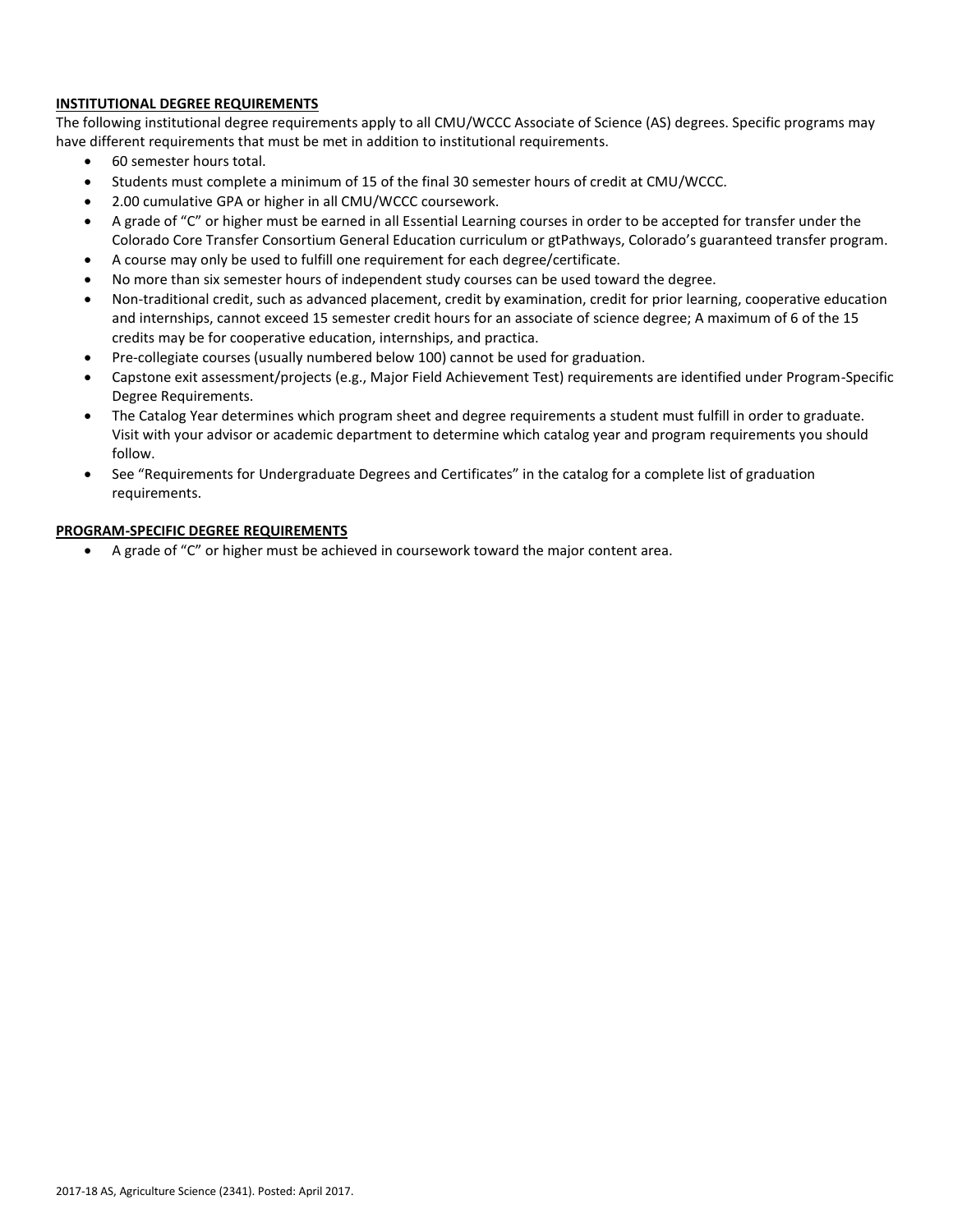#### **ESSENTIAL LEARNING REQUIREMENTS** (31 semester hours)

See the current catalog for a list of courses that fulfill the requirements below. If a course is an Essential Learning option and a requirement for your major, you must use it to fulfill the major requirement and make a different selection for the Essential Learning requirement.

**English** (6 semester hours, must receive a grade of "C" or better and must be completed by the time the student has 60 semester hours.)

- ENGL 111 English Composition (3)
- ENGL 112 English Composition (3)
- **Mathematics** (3 semester hours)
	- $\Box$  MATH 110 College Mathematics (3) or higher

# **Humanities** (3 semester hours)

 $\square$  Select one Humanities course (3)

### **Social and Behavioral Sciences** (6 semester hours)

- $\square$  Select one Social and Behavioral Sciences course (3)
- $\square$  Select one Social and Behavioral Sciences course (3)

### **Natural Sciences** (7 semester hours, one course must include a lab)

- $\Box$  Select one Natural Sciences course (3)
- $\Box$  Select one Natural Sciences course with a lab (4)

### **History** (3 semester hours)

 $\Box$  Select one History course (3)

### **Fine Arts** (3 semester hours)

 $\Box$  Select one Fine Arts course (3)

### **OTHER LOWER-DIVISION REQUIREMENTS**

# **Wellness Requirement** (2 semester hours)

- $\Box$  KINE 100 Health and Wellness (1)
- $\Box$  Select one Activity course (1)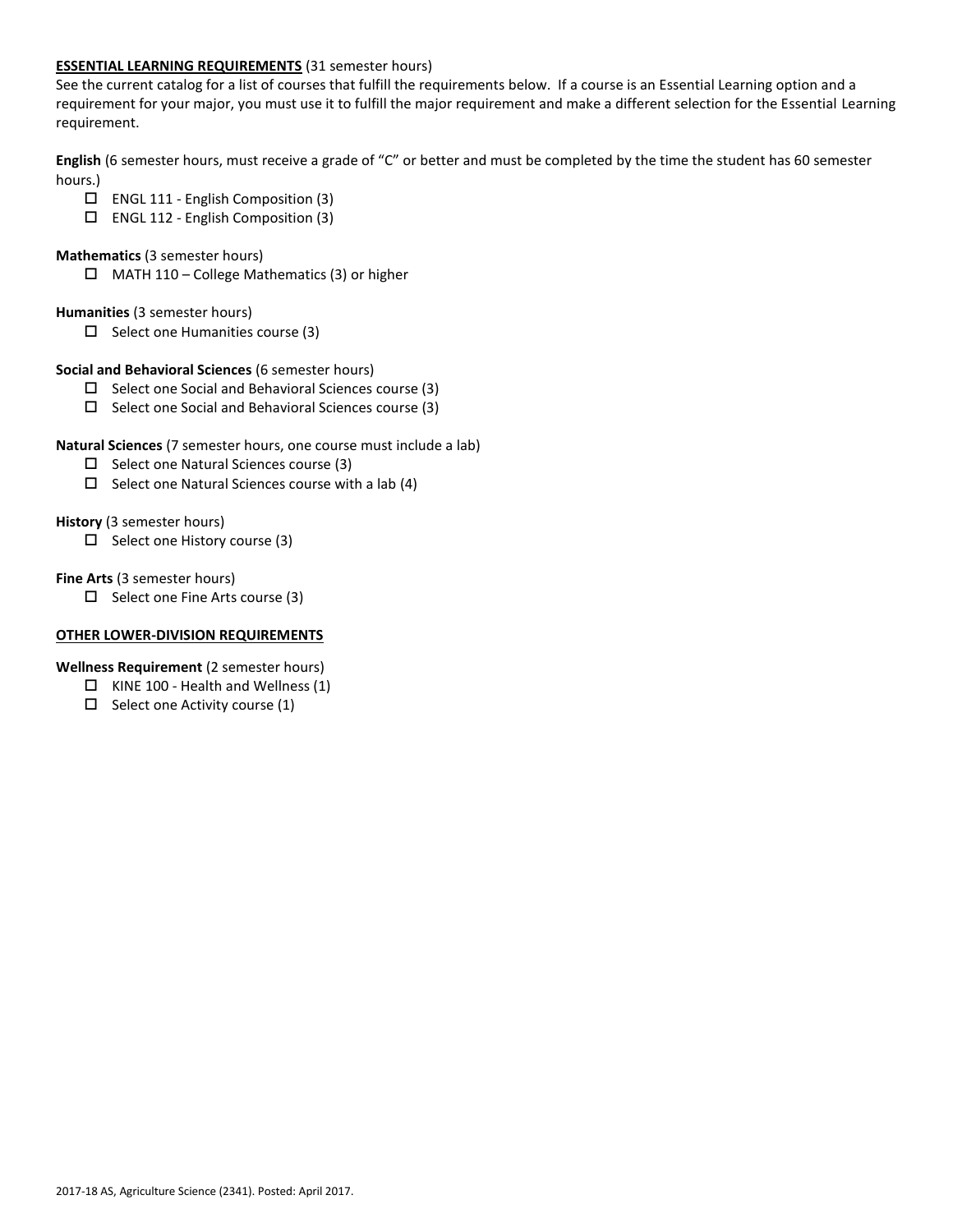#### **AS: AGRICULTURE SCIENCE REQUIREMENTS** (24 semester hours, must earn a "C" or better in each course)

**Agriculture Courses** (17 semester hours)

- AGRS 100 Practical Crop Production (3)
- $\Box$  AGRS 100L Practical Crop Production Laboratory (1)
- AGRS 102 Agriculture Economics (3)
- AGRS 105 Animal Science (3)
- AGRS 205 Farm and Ranch Management (3)
- AGRS 240 Introduction to Soil Science (3)
- $\Box$  AGRS 240L Introduction to Soil Science Laboratory (1)

#### **Restricted Electives** (7 semester hours)

Select at least 7 semester hours from the following list. See advisor for recommended tracks.

Animal Science Courses:

```
AGRS 225 - Feeds and Feeding (4)
     AGRS 230 - Farm Animal Anatomy and Physiology (3)
     AGRS 250 - Live Animal & Carcass Evaluation (1)
     AGRS 250L - Live Animal & Carcass Evaluation Laboratory (2)
     AGRS 288 - Livestock Practicum (1)
     AGRS 288L - Livestock Practicum Laboratory (1)
     AGRS 296 - Topics: Sustainable Agriculture Practices (1-3)
Soil and Crop Science Courses:
     ACCT 201 - Principles of Financial Accounting (3)
     AGRS 103 - Introduction to Entomology (2)
     AGRS 103L - Introduction to Entomology Laboratory (1)
     AGRS 110 - Integrated Pest Management (3)
     AGRS 210 - Agricultural Marketing (3)
     AGRS 260 - Plant Propagation (3)
     AGRS 296 - Topics: Sustainable Agriculture Practices (1-3)
     BIOL 203 - Human Nutrition (3)
     PHYS 100 - Concepts of Physics (3)
Agriculture Business Courses:
     AGRS 208 - Agricultural Finance (3)
     AGRS 210 - Agricultural Marketing (3)
     CISB 101 - Business Information Technology (3) 
Agriculture Education Courses:
     AGRS 210 - Agricultural Marketing (3)
     AGRS 225 - Feeds and Feeding (4)
     AGRS 118 - Farm Structures and Green Houses (3)
      ____________________________________________________________
     \Box , and the contract of the contract of the contract of the contract of the contract of the contract of the contract of the contract of the contract of the contract of the contract of the contract of the contract of th
     \Box . The contract of the contract of the contract of the contract of the contract of the contract of the contract of the contract of the contract of the contract of the contract of the contract of the contract of the co
      ____________________________________________________________
```
#### **GENERAL ELECTIVES** (3 semester hours)

 \_\_\_\_\_\_\_\_\_\_\_\_\_\_\_\_\_\_\_\_\_\_\_\_\_\_\_\_\_\_\_\_\_\_\_\_\_\_\_\_\_\_\_\_\_\_\_\_\_\_\_\_\_\_\_\_\_\_\_\_  $\Box$  . The contract of the contract of the contract of the contract of the contract of the contract of the contract of the contract of the contract of the contract of the contract of the contract of the contract of the co